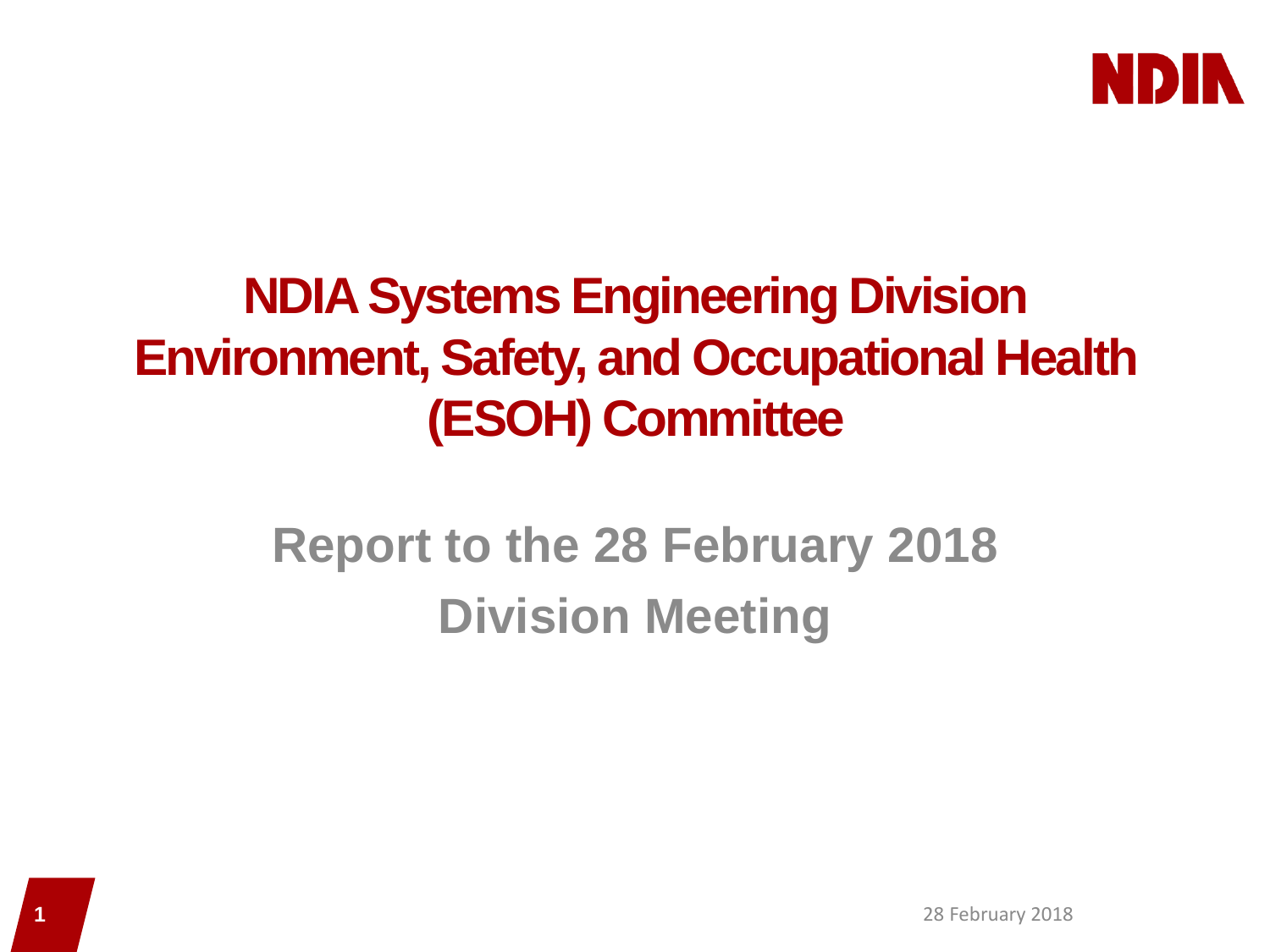# **Status Update**



| 2018 Tasks                                                                                                                                                                                                                                                                                                                                    | <b>Status</b> | Accomplishments (deliverables, etc.)                                                                                                                                                                                                                                                                                                                                                                                                                                                         |
|-----------------------------------------------------------------------------------------------------------------------------------------------------------------------------------------------------------------------------------------------------------------------------------------------------------------------------------------------|---------------|----------------------------------------------------------------------------------------------------------------------------------------------------------------------------------------------------------------------------------------------------------------------------------------------------------------------------------------------------------------------------------------------------------------------------------------------------------------------------------------------|
| 1. Clarify critical misunderstandings of SE<br>ESOH management requirements: (1)<br><b>ESOH</b> compliance and risk<br>management, (2) ESOH risk reporting at<br>technical & program reviews/fielding<br>decisions, (3) Why ESOH "residual" risk<br>concept eliminated in 2012, and (4)<br>ESOH risk acceptance for systems in<br>sustainment | In Progress   | Being considered for action by DoD Acquisition ESOH IPT<br>$\bullet$<br>Principals, pending OUSD (AT&L) reorg in place.<br>Considering incorporating into DAU training, DAG updates, and<br>$\bullet$<br>additional guides/handbooks from OUSD (A&S).<br>USAF implementing ESOH risk management and reporting<br>$\bullet$<br>improvements.<br>Note: 2018 NDAA assignment of AFSPC/CC as SAE for Space<br>$\bullet$<br>Programs may alter Space Programs use of MIL-STD-882E<br>methodology. |
| Determine the minimum set of ESOH<br>2.<br>management data necessary to support<br>successful prototyping, rapid<br>prototyping, and rapid fielding activities.                                                                                                                                                                               | In Progress   | Discussed at DoD ESOH IPT Principals meeting on 31 Jan.<br>$\bullet$<br>Working action plan with Principals to include soliciting input from the<br>$\bullet$<br>Services and Industry.                                                                                                                                                                                                                                                                                                      |
| 3. Assess how to include ESOH<br>compliance requirements and risk data<br>in Digital Engineering (DE) models                                                                                                                                                                                                                                  | In Progress   | Reaching out to Modeling Simulation Committee.<br>$\bullet$<br>Attended DASD(SE) Exhibit on DoD's Digital Engineering Strategy<br>$\bullet$<br>on 21 Feb.<br>Participating in OSD/Service Digital Engineering Transformation<br>$\bullet$<br><b>Working Groups.</b>                                                                                                                                                                                                                          |
| 4. ESOH Committee Meeting                                                                                                                                                                                                                                                                                                                     | In Progress   | Holding ESOH Committee meeting this afternoon.<br>Committee meeting to follow each SE Division meeting.                                                                                                                                                                                                                                                                                                                                                                                      |
| 5. NDIA SE Conference ESOH Track                                                                                                                                                                                                                                                                                                              | In Progress   | Initiating ESOH track planning in April; Relocation of conference<br>creates challenges.                                                                                                                                                                                                                                                                                                                                                                                                     |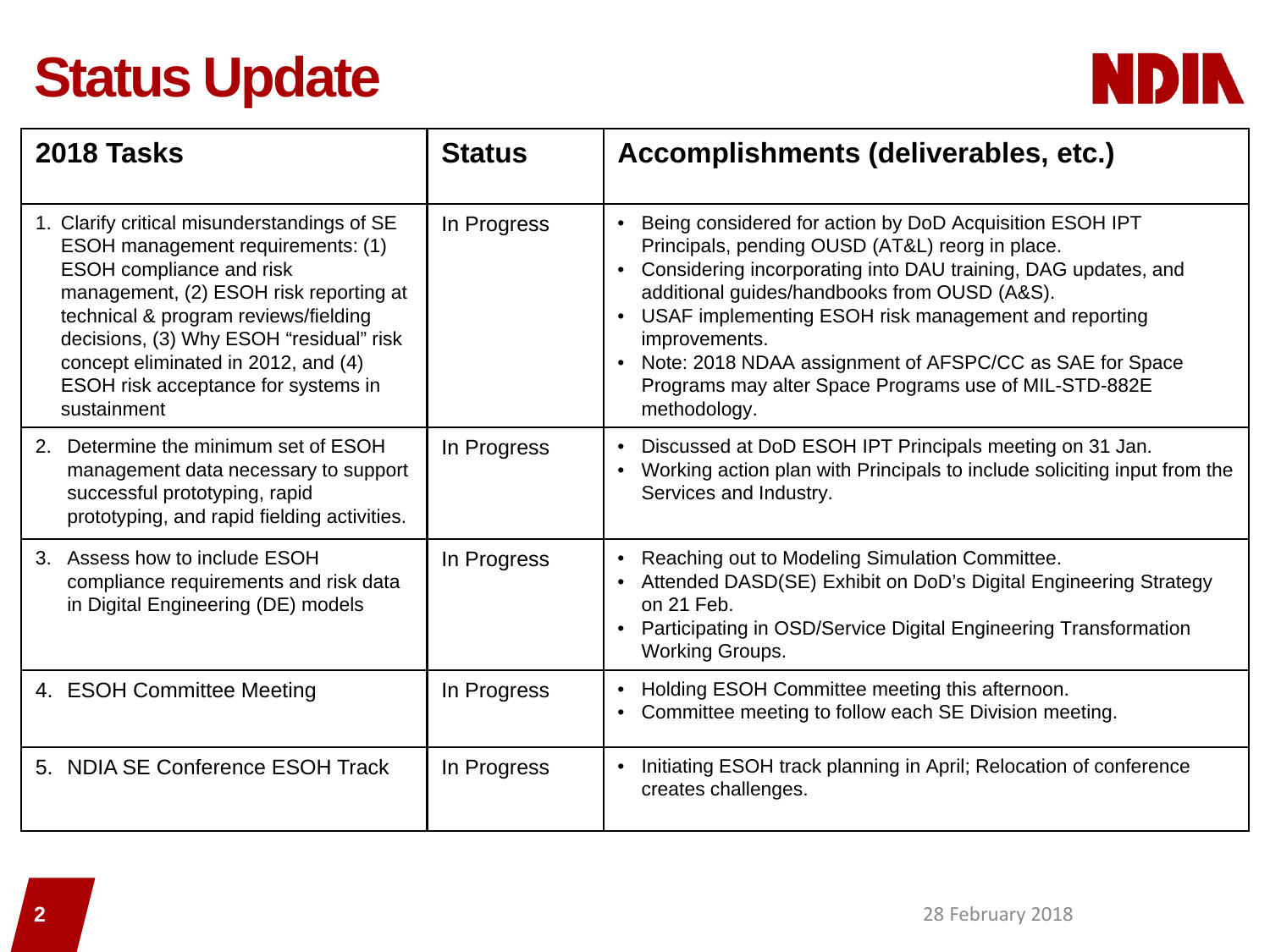## **ESOH Committee Meeting Information**



- Date: February 28, 2018
- Time : 1430 1600
- Location: Booz Allen Hamilton, 1550 Crystal Drive, Arlington-Crystal City, 11th Floor (check-in and badge), then 12th Floor Conference Room 12108 (POC is Karen Gill and Lucy Rodriguez)
- Call-in Number: 877-885-1087; Access Code 8078961500#
- DCS Link: https ://c onfe re nc e.a pps.mil/we bc onf/28Fe b18NDIAESOH
- Meeting Agenda:
	- NDIA Sys te ms Eng ine e ring Divis ion Pla nning Mtg ESOH Committe e Rpt
	- Joint Human Systems Integration Steering Committee Update
	- MIL-STD-882E Process Applied to Hazardous Materials Risk Management
	- DoDI 5000.02, Change 4 Independent Technical Risk Assessments
	- 2017 NDIA Sys te ms Eng ine e ring Confe re nc e Ta ke a wa ys